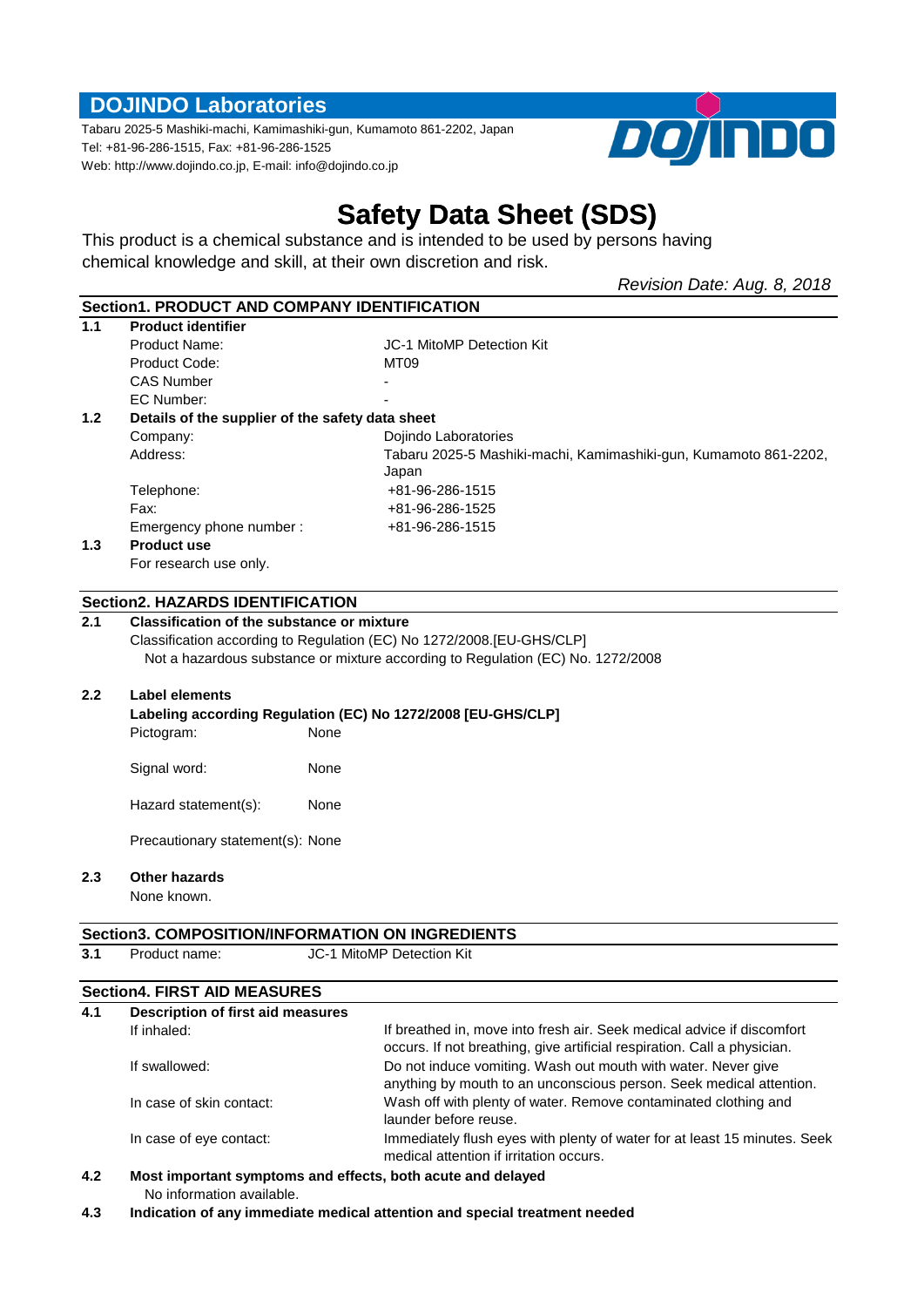No information available.

## **Section5. FIRE-FIGHTING MEASURES**

## **5.1 Extinguishing media**

- Use extinguishing media appropriate for the surrounding fire.
- **5.2 Special hazards arising from the substance or mixture**
- May emit toxic fumes under fire conditions.

#### **5.3 Special protective equipment for firefighters**

Wear self-contained breathing apparatus and full protective clothing if necessary.

#### **Section6. ACCIDENTAL RELEASE MEASURES**

| 6.1 | Personal precautions, protective equipment and emergency procedures                                     |  |
|-----|---------------------------------------------------------------------------------------------------------|--|
|     | Evacuate personnel to safe areas. Ensure adequate ventilation. Use personal protective equipment. Avoid |  |
|     | formation of dust. Avoid breathing dust, vapors, mist or gas. Avoid contact with skin and clothing.     |  |

#### **6.2 Environmental precautions**

Prevent further leakage. Prevent contamination of drains with product.

#### **6.3 Methods and materials for containment and cleaning up**

Pick up and collect product in suitable container for disposal.

## **Section7. HANDLING AND STORAGE**

## **7.1 Precautions for safe handling**

Avoid contact with skin and eyes. Avoid formation of dust. Avoid breathing dust, vapors, mist or gas. Wear appropriate protective personal equipment. Use only with adequate ventilation.

#### **7.2 Conditions for safe storage, including any incompatibilities**

Keep tightly closed.

Store in a cool (0-5℃), dark and dry place.

### **Section8. EXPOSURE CONTROLS / PERSONAL PROTECTION**

#### **8.1 Control parameters**

Contains no substances with occupational exposure limit values.

## **8.2 Exposure controls**

## **Engineering measures**

Ensure adequate ventilation, especially in confined areas.

#### **Hygiene measures**

Handle in accordance with good industrial hygiene and safety practice. When using, do not eat, drink or smoke. Wash hands, forearms and face after handing.

#### **Personal protective equipment**

| Eye/face protection:           | Wear safety glasses with side-shields conforming to European Standard<br>EN166.                                                                                                                                                                |
|--------------------------------|------------------------------------------------------------------------------------------------------------------------------------------------------------------------------------------------------------------------------------------------|
| <b>Hand protection:</b>        | Wear protective gloves conforming to EU Directive 89/686/EEC and<br>European Standard EN374. Gloves must be inspected prior to use.<br>Avoid skin contact with product when remove gloves. Dispose of<br>contaminated gloves safely after use. |
| Skin and body protection:      | Wear laboratory coat or impervious clothing. Choose appropriate body<br>protection according to the amount and concentration of the substance<br>at the work place.                                                                            |
| <b>Respiratory protection:</b> | Wear suitable respiratory equipment in case of inadequate ventilation.                                                                                                                                                                         |

#### **Section9. PHYSICAL AND CHEMICAL PROPERTIES**

| Information on basic physical and chemical properties |                            |
|-------------------------------------------------------|----------------------------|
| a) Appearance:                                        |                            |
| JC-1 Dye                                              | Red purple to purple solid |
| Imaging Buffer (10x)                                  | Colorless liquid           |
| b) Odor:                                              |                            |
| JC-1 Dye                                              | Odorless                   |
| Imaging Buffer (10x)                                  | Odorless                   |
| c) Odor Threshold:                                    | No data available          |
| $d$ ) pH:                                             |                            |
| Imaging Buffer (10x)                                  | $7.2 - 7.6(25^{\circ}C)$   |
| e) Melting point/freezing point:                      | No data available          |
| f) Initial boiling point and boiling range:           | No data available          |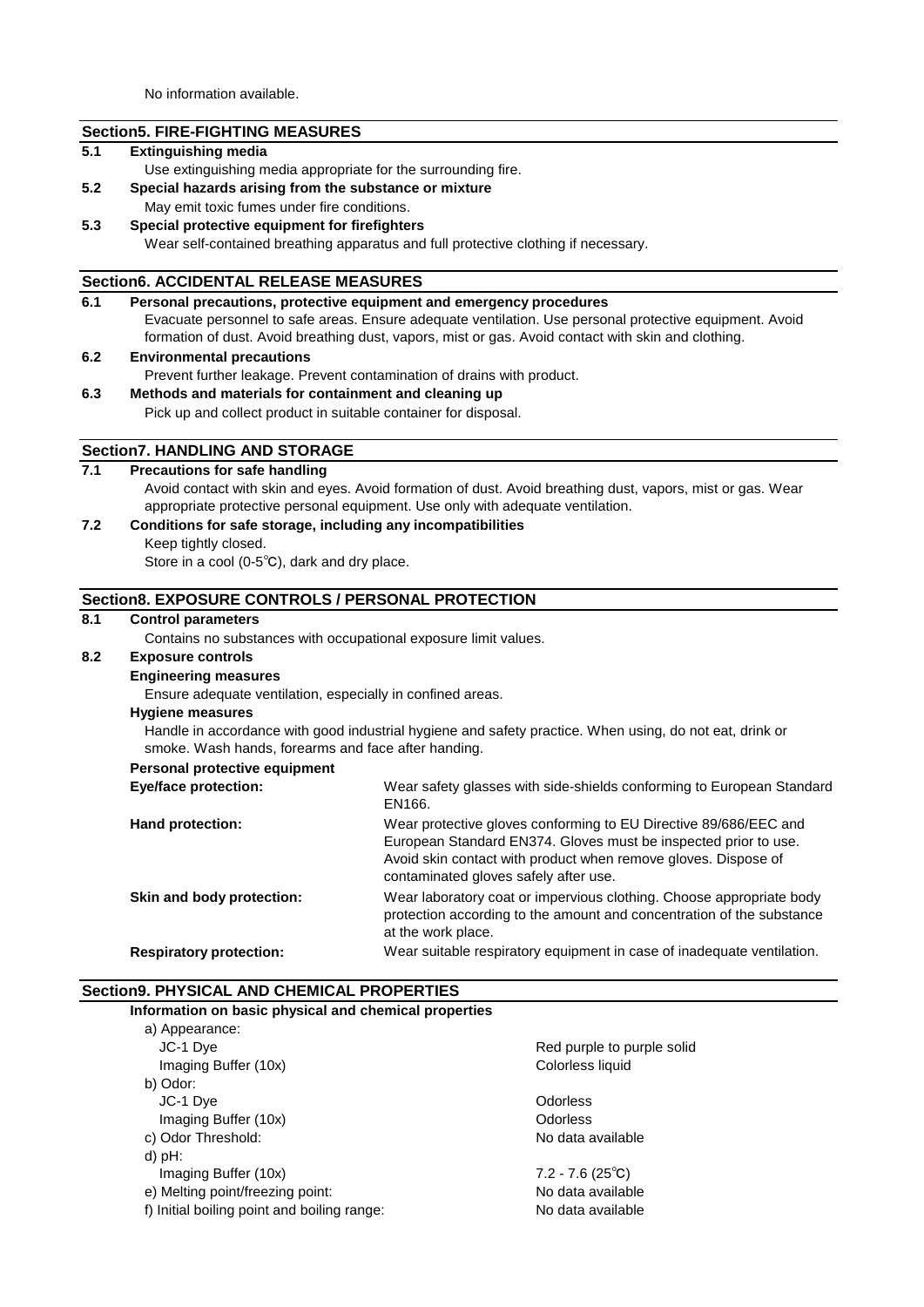| g) Flash point:                                    | No data available |
|----------------------------------------------------|-------------------|
| h) Evaporation rate:                               | No data available |
| i) Flammability (solid, gas):                      | No data available |
| j) Upper / lower flammability or explosive limits: | No data available |
| k) Vapor pressure:                                 | No data available |
| I) Vapor density:                                  | No data available |
| m) Relative density:                               | No data available |
| n) Solubility(ies):                                | No data available |
| o) Partition coefficient: n-octanol / water:       | No data available |
| p) Auto-ignition temperature:                      | No data available |
| q) Decomposition temperature:                      | No data available |
| r) Viscosity:                                      | No data available |
| s) Explosive properties:                           | No data available |
| t) Oxidizing properties:                           | No data available |
|                                                    |                   |

## *Section10. STABILITY AND REACTIVITY*

#### **Stability and reactivity**

Reactivity: Stable Possibility of hazardous reactions: No data available Conditions to avoid: The Conditions to avoid: The Manus Heat, sunlight, high temperature Hazardous decomposition products:

Chemical stability: Stable at a cool (0-5<sup>°</sup>C), dark and dry place. Incompatible materials: Strong oxidizing agents, strong acids and bases No data available

# **Section11. TOXICOLOGICAL INFORMATION**

| Information on toxicological effects     |                                                                                 |  |
|------------------------------------------|---------------------------------------------------------------------------------|--|
| a) Acute toxicity:                       | No data available                                                               |  |
| b) Skin corrosion / irritation:          | No data available                                                               |  |
| c) Serious eye damage/eye irritation:    | No data available                                                               |  |
| d) Carcinogenicity:                      |                                                                                 |  |
|                                          | No component of this product present at levels greater than or equal to 0.1% is |  |
|                                          | identified as a possible, probable or confirmed human carcinogen by IARC.       |  |
| e) Reproductive toxicity:                | No data available                                                               |  |
| f) $STOT - SE$ :                         | No data available                                                               |  |
| g) STOT - $RE:$                          | No data available                                                               |  |
| h) Aspiration hazard:                    | No data available                                                               |  |
| <b>Potential health effects</b>          |                                                                                 |  |
| Ingestion:                               | May be harmful if swallowed.                                                    |  |
| Inhalation:                              | May be harmful if inhaled. Causes respiratory tract irritation.                 |  |
| Skin:                                    | May be harmful if absorbed through skin. Causes skin irritation.                |  |
| Eyes:                                    | Causes serious eye irritation.                                                  |  |
| <b>Additional Information</b>            |                                                                                 |  |
| No additional information is available   |                                                                                 |  |
|                                          |                                                                                 |  |
| <b>Section12. ECOLOGICAL INFORMATION</b> |                                                                                 |  |
|                                          |                                                                                 |  |

## **12.1 Ecotoxicity**

- No data available
- **12.2 Persistence and degradability** No data available **12.3 Bioaccumulative potential**

# No data available

- **12.4 Mobility in soil**
	- No data available
- **12.5 Results of PBT and vPvB assessment** No data available

| <b>Section13. DISPOSAL CONSIDERATIONS</b> |
|-------------------------------------------|
| Waste treatment methods                   |

**Product**